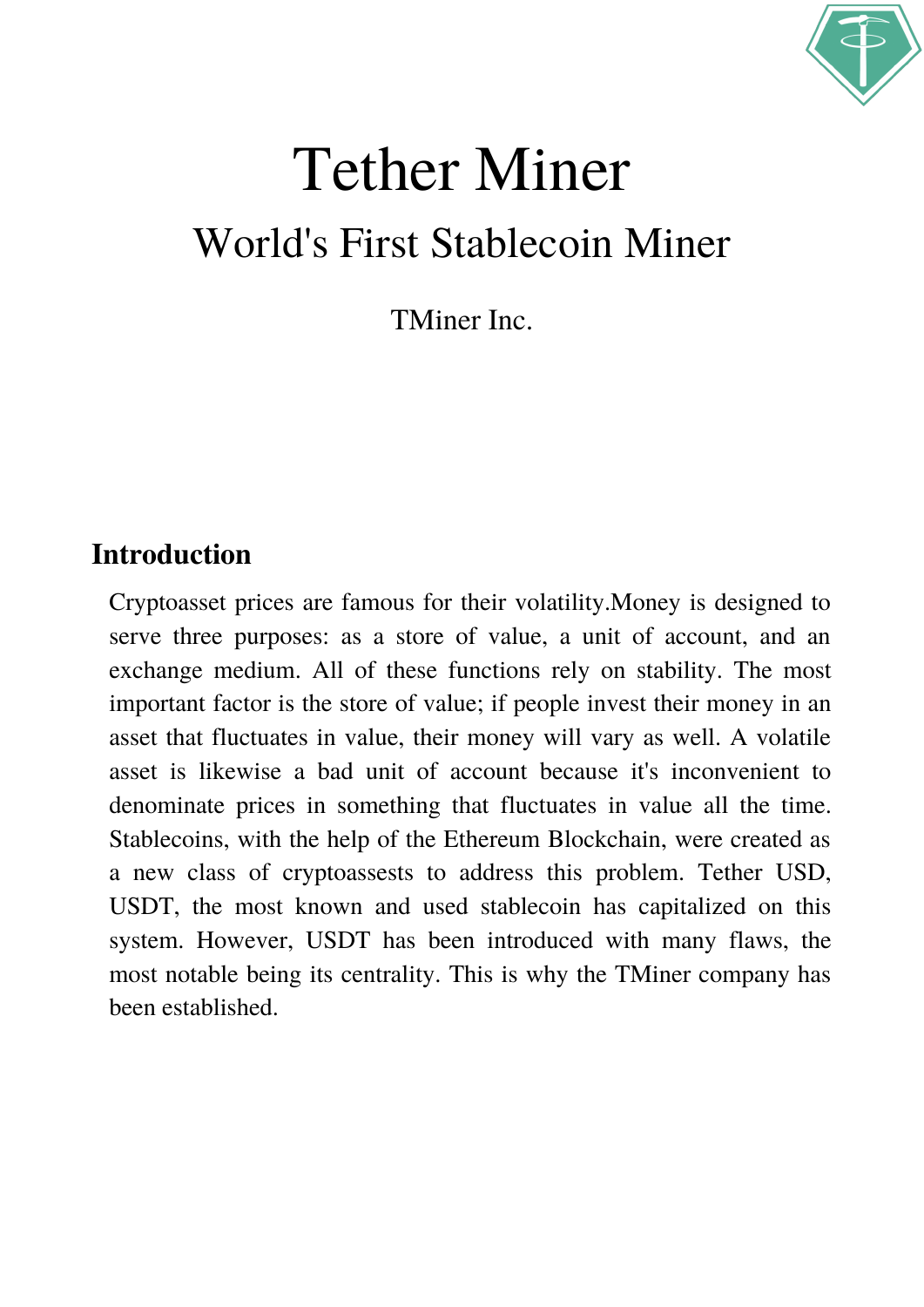

### **How it Works**

Tetherminer delivers a stable cryptocurrency income that eliminates the volatility and unpredictability associated with traditional cryptocurrencies. The token, USDT, is the very first autonomously stabilized cryptocurrency in the world, and it also happens to use an efficient and fast blockchain. USDT relies on the Tether protocol to use advanced stability algorithms, which ensure that it is always pegged to the USD value by creating and destroying coins as necessary to maintain the same dollar value.

TMiners work by issuing new USDT as a mining (or minting) reward on the Ethereum blockchain, running a proof-of-pegging consensus. The chain is linked to an oracle, which monitors the exchange rate of USDT to US dollars. The TMiner's mechanism retrieves transaction data packets from the USDT-Ethereum Blockchain system and applies its controlling process, providing equilibrium to the blockchain.

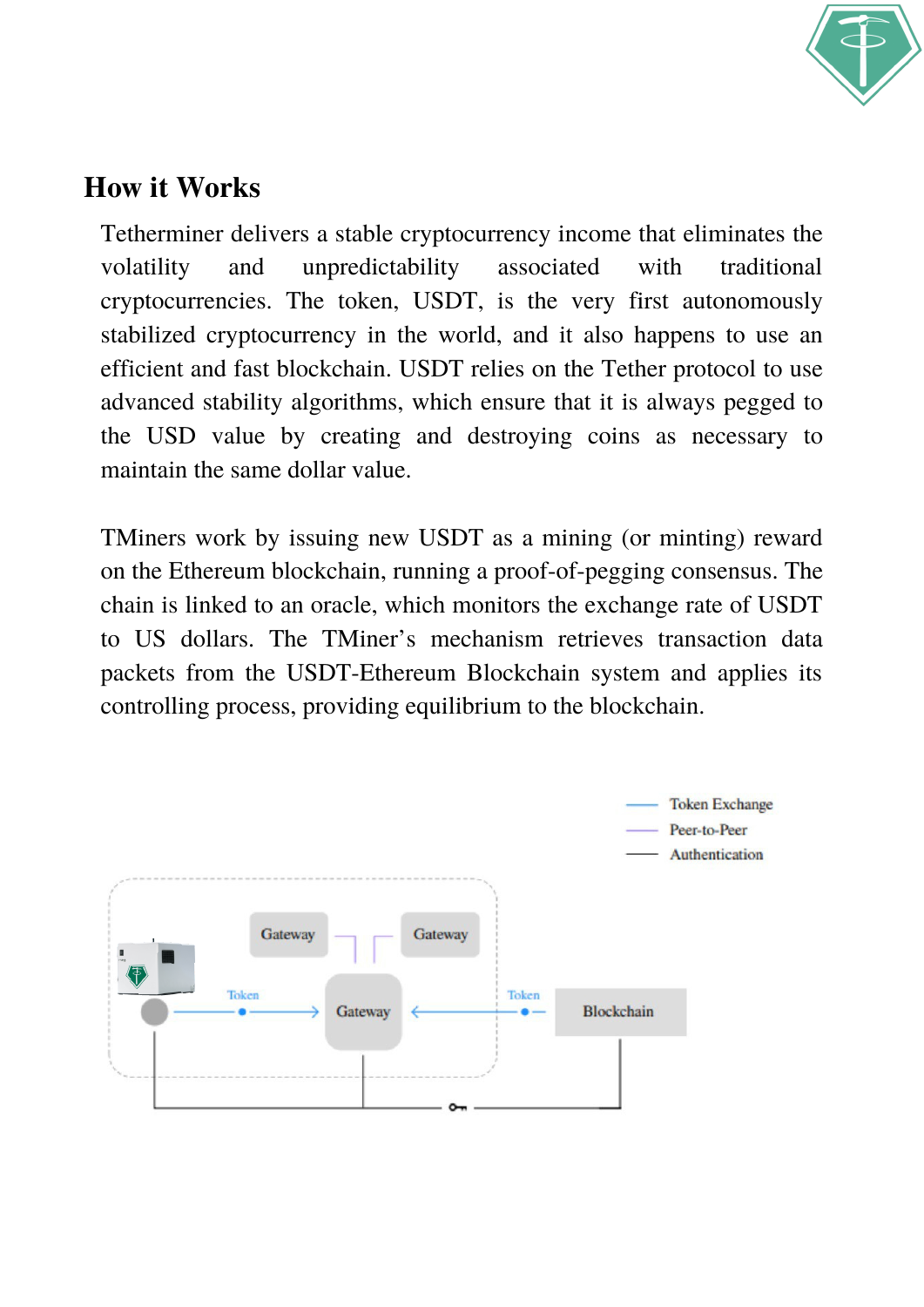

## **Why USDT must be decentralized**

USDT was solely controlled by the Bitfinex exchange before this revolutionary move we are taking now. By giving control of USDT to the cryptocurrency users, we are establishing a decentralized stable coin which will be the first of its kind. We are making USDT a pioneer within the ecosystem of all stable cryptocurrency coins. Giving the power of pegging the USDT to \$1 to the users is a commitment we are ready to inaugurate in order to continue the world-shifting move of Satoshi Nakamoto's decentralizing era. By the end of this process we will limit Bitfinex to a market maker role.

### **How to Connect and Activate a Tether Miner**

This process was simplified thanks to our engineers which applied and advanced the Ethereum Blockchain in order to create a plug and play mining system which can be assembled in a few steps.

Step 1. Plug both, the power supply cable to a power source and the Ethernet cable from your Tether Miner to your PC. Retrieve your unique IP address, username and password from the sticker label (Fig. 1) beneath your device in order to login and activate your Tether Miner.